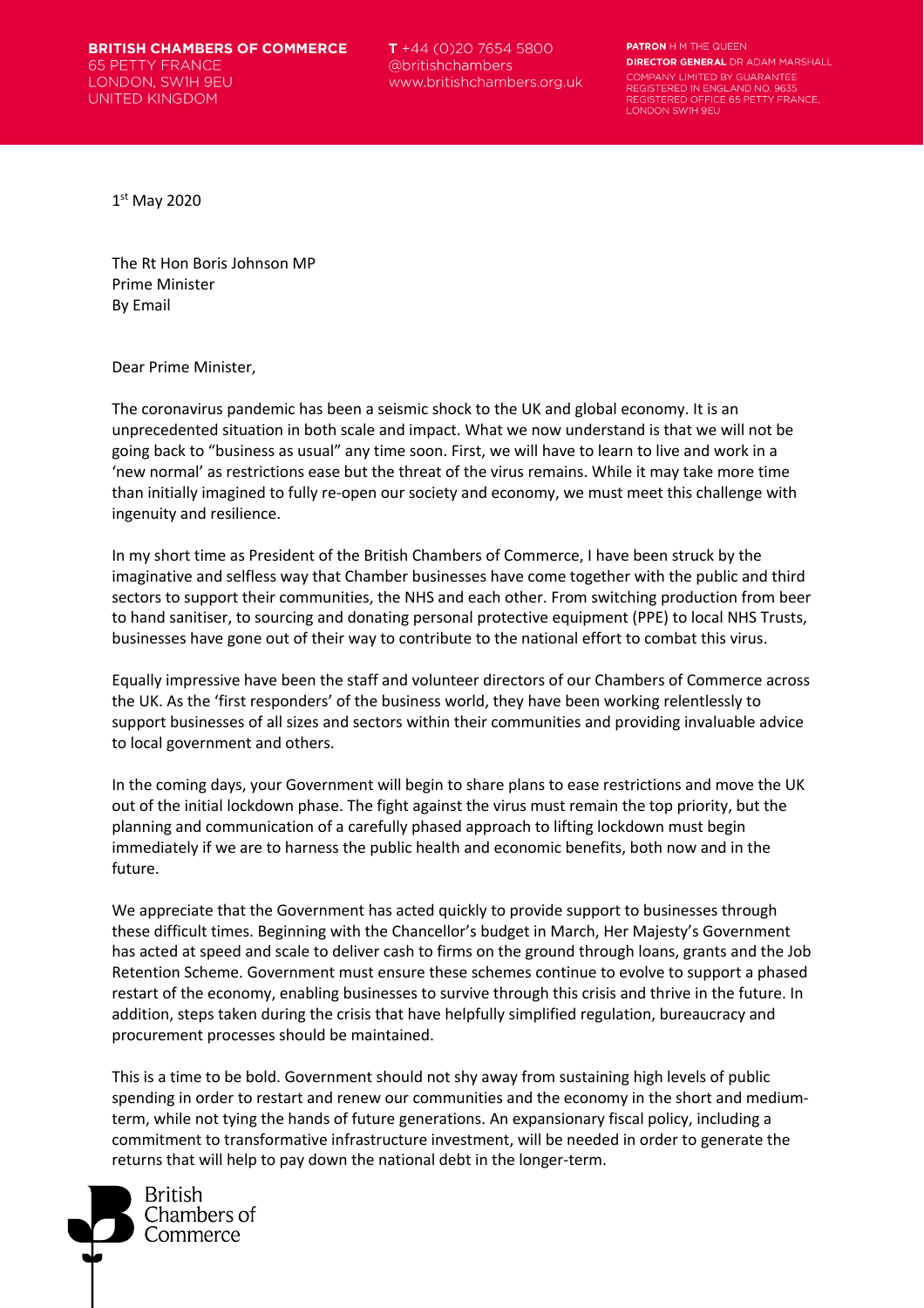$T + 44(0)2076545800$ @britishchambers www.britishchambers.org.uk **PATRON H M THE QUEEN DIRECTOR GENERAL** DR ADAM MARSHALL COMPANY LIMITED BY GUARANTEE REGISTERED IN ENGLAND NO. REGISTERED OFFICE 65 PETTY FRANCE,<br>LONDON SWIH 9EU

We see the journey ahead as having three phases:

- Restart: a phased reopening of the economy
- Rebuild: building resilience for firms and households
- Renew: returning to prosperity and growth

The ideas we will present draw on the experience of Chamber business communities throughout the UK and around the world – including those in countries that are easing their lockdowns and have supported members through other, major natural disasters.

We plan to share some principles for each of these three phases over the coming weeks, beginning today with "Restart". We commit to working with you and your colleagues across Government on exploring these phases in detail as we plan our path forward. We owe nothing less to our businesses, and the communities and people they support, who have been battered by this storm.

Fundamental prerequisites to beginning this journey include mass testing and contact tracing; clear decisions and guidance on what PPE is needed in workplaces; and proactive steps to ensure adequate supply of PPE to both the health service and to businesses where necessary.

And it is essential that the leaders across the United Kingdom come together with a coordinated approach – including consistent guidance across all regions and nations - and pay close attention to the interdependencies between private and public sector, and within supply chains. For example, economic impact must be a consideration when deciding how to phase the reopening of schools.

The UK is an open economy. Global perceptions of our restart strategy - and our ability to reopen transport and trade links - are critical. Our strategy must be clearly communicated to international partners and give them confidence to resume cross-border travel and commerce.

These are challenging times, but Chamber businesses stand ready to work with your government – and support our communities – through the journey ahead.

Yours sincerely

McCrequ

**Baroness Ruby McGregor-Smith CBE President**

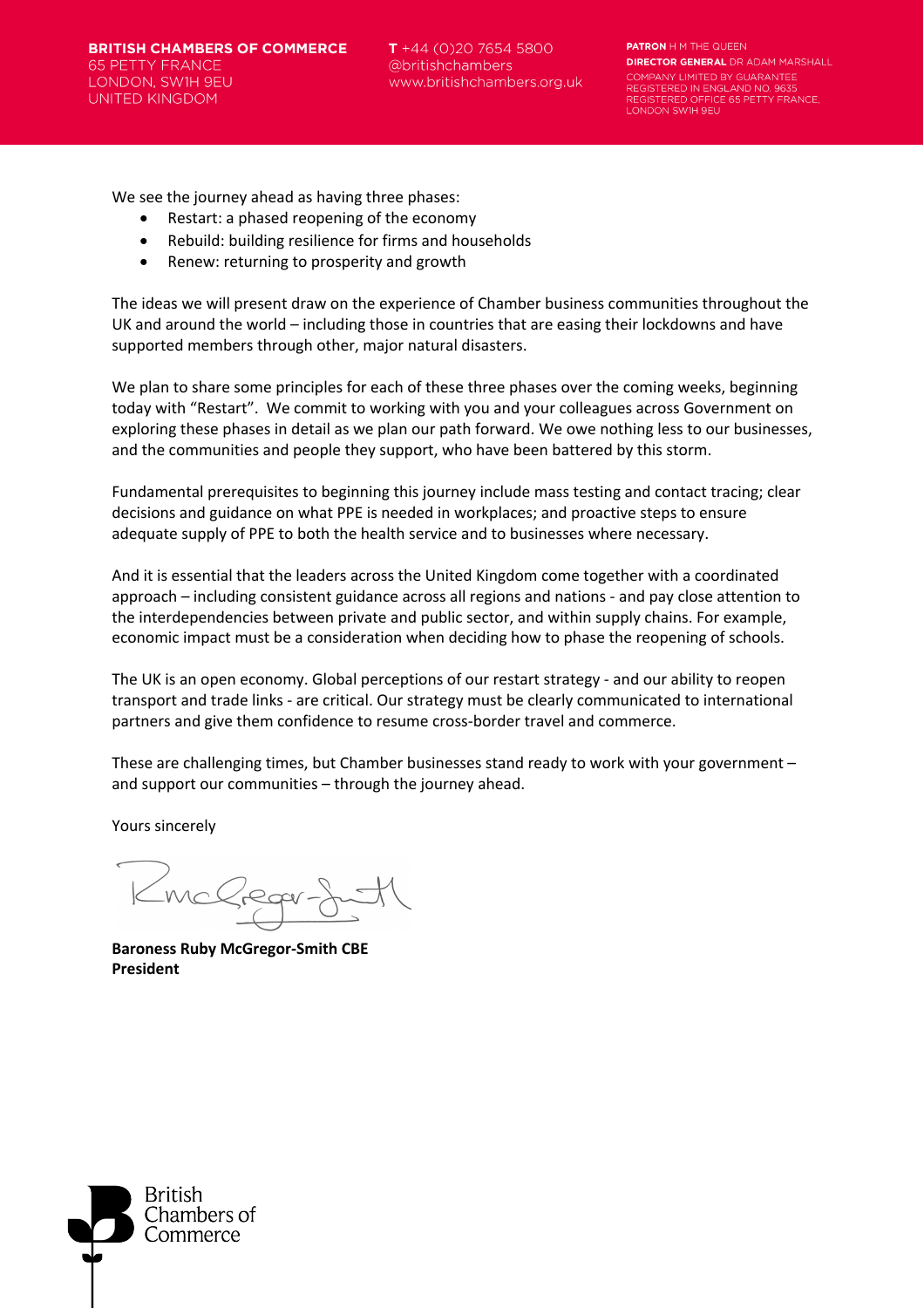## **RESTART: a phased reopening of the economy**

Public health must be at the heart of plans to reopen the economy, with decisions driven by the latest medical and scientific evidence on how to keep people safe as we learn to live and work under the ongoing threat of coronavirus. We understand that the relationship between public health, personal well-being and livelihoods is complex. Our network draws on the experience of Chambers across the globe. Some of our business communities have direct experience of the lifting of COVID-19 restrictions. Others have past exposure to major natural disasters from which they have had to recover.

Re-opening the economy in phases must account for the links between firms and the services they need to operate. Transport, schools, childcare and many more. As the scope of permitted activities increases, so will the complexity of the rules. Contact tracing and quarantines, though essential pre-requisites to any restart programme, may add further uncertainty into business resource planning.

Firms will act in the best interests of their people and their customers. But to do this, they will need absolute clarity on their responsibilities and liabilities for this period and an understanding of plans for the reopening of schools and safe use of public transport. Any divergence in guidance between nations or regions of the United Kingdom will confuse businesses and their employees, disadvantage some, and must be minimised. Businesses need reassurance from government about the safety of public spaces and public transport. None will want to put their employees, customers or suppliers at risk. Asking firms themselves to judge what is 'safe' will not result in a speedy or successful restart of the economy.

To meet social distancing requirements, some commercial and industrial spaces will operate below capacity and customers may not return immediately for fear of contracting the virus or due to reduced income. Businesses welcome the government's cash support for wages and jobs, and the refreshed loan schemes. But to safeguard livelihoods, these schemes must extend and adapt through this period. Steps must be taken to incentivise consumer behaviour. And monetary and fiscal policy must remain supportive for the foreseeable future.